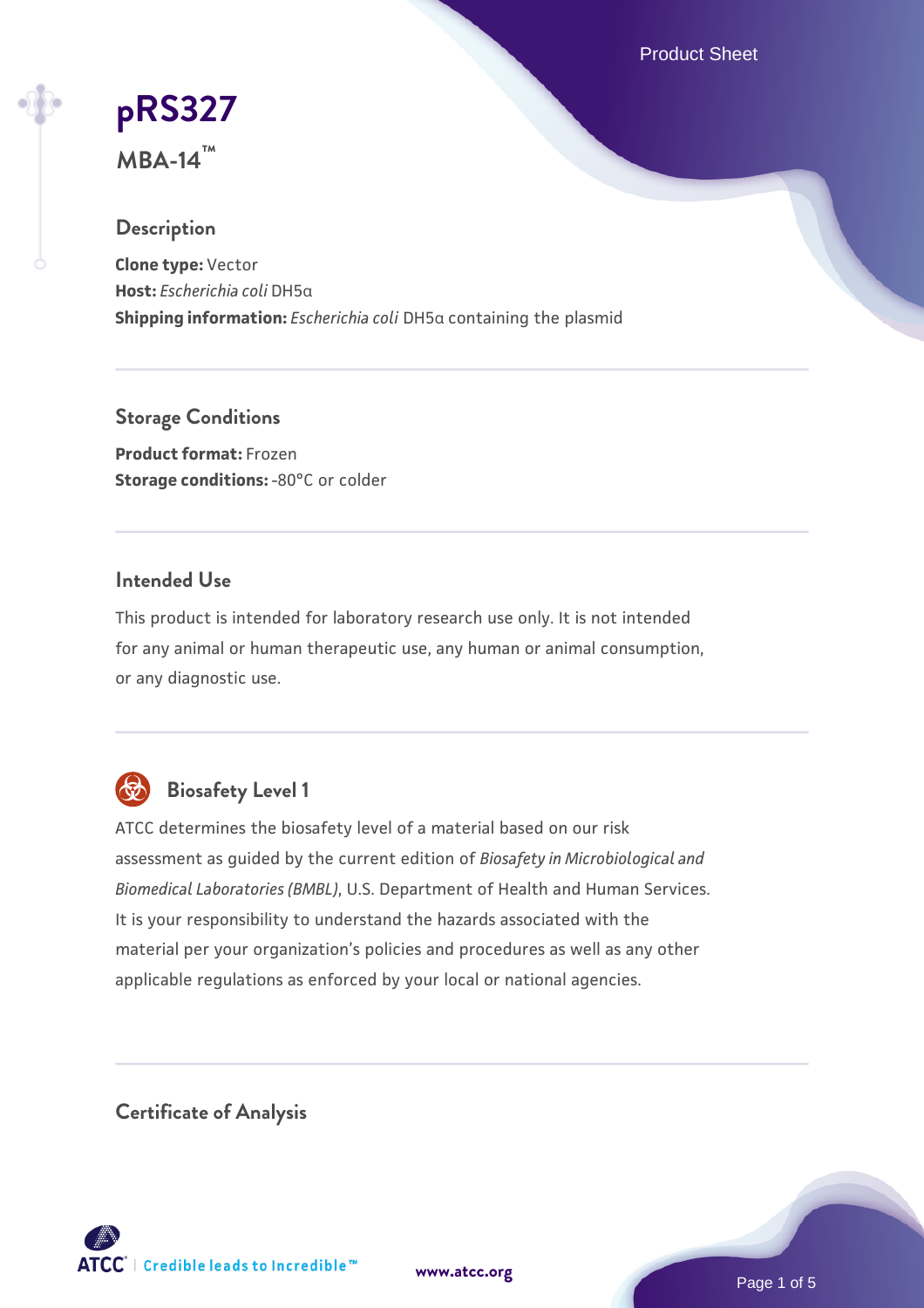

For batch-specific test results, refer to the applicable certificate of analysis that can be found at www.atcc.org.

# **Vector Information**

**Construct size (kb):** 9.56 **Vector name:** pRS327 (plasmid) **Type of vector:** shuttle **Construction:** pUC **Vector information:** eukaryotic selectable marker cassette: LYS2 **Insert detection:** LacZ **Markers:** LYS2; ampR

#### **Growth Conditions**

**Medium:**  [ATCC Medium 1227: LB Medium \(ATCC medium 1065\) with 50 mcg/ml](https://www.atcc.org/-/media/product-assets/documents/microbial-media-formulations/1/2/2/7/atcc-medium-1227.pdf?rev=581c98603b3e4b29a6d62ee0ba9ca578) [ampicillin](https://www.atcc.org/-/media/product-assets/documents/microbial-media-formulations/1/2/2/7/atcc-medium-1227.pdf?rev=581c98603b3e4b29a6d62ee0ba9ca578) **Temperature:** 37°C

# **Material Citation**

If use of this material results in a scientific publication, please cite the material in the following manner: pRS327 (ATCC MBA-14)

#### **References**

References and other information relating to this material are available at www.atcc.org.

# **Warranty**



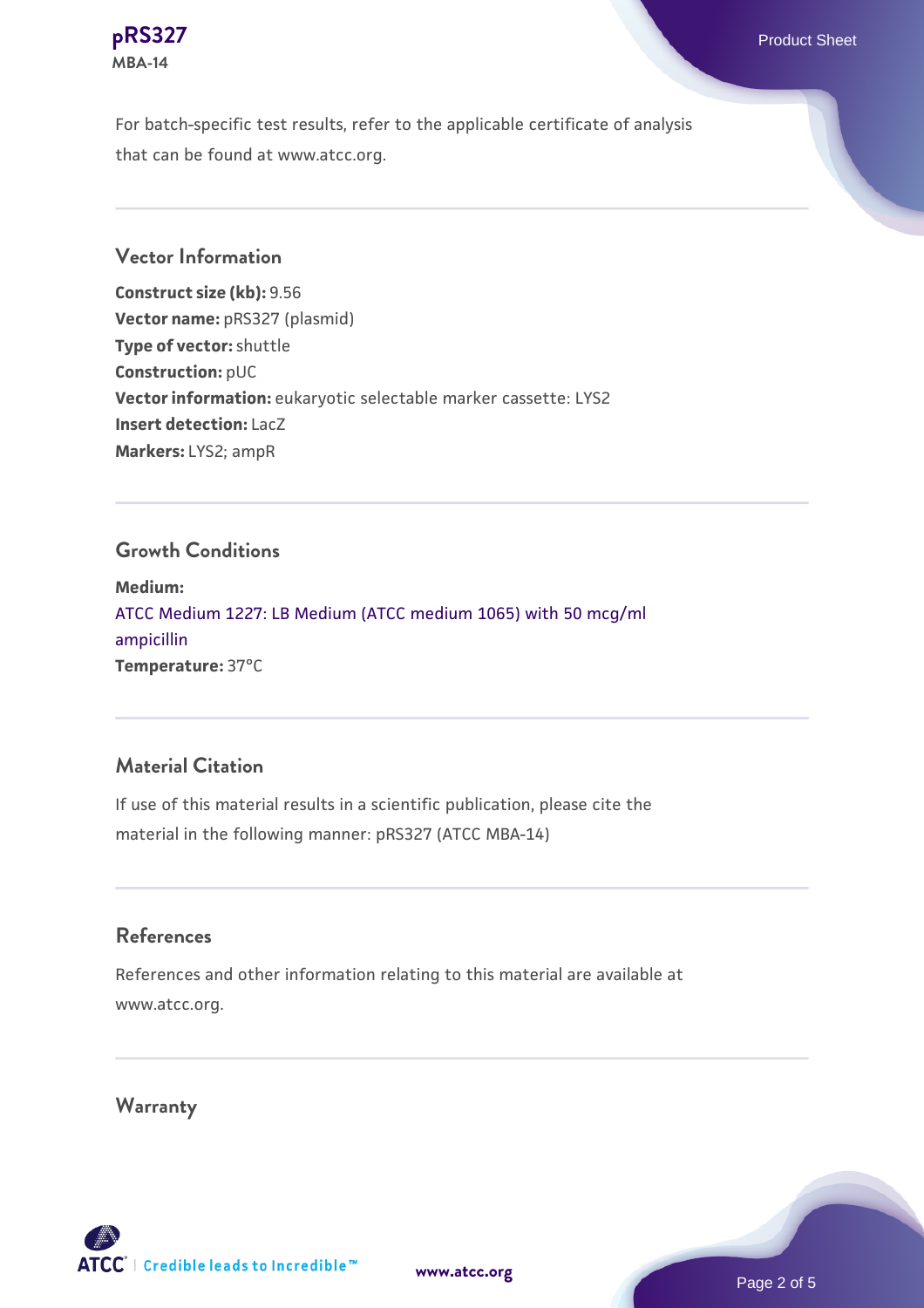The product is provided 'AS IS' and the viability of ATCC® products is warranted for 30 days from the date of shipment, provided that the customer has stored and handled the product according to the information included on the product information sheet, website, and Certificate of Analysis. For living cultures, ATCC lists the media formulation and reagents that have been found to be effective for the product. While other unspecified media and reagents may also produce satisfactory results, a change in the ATCC and/or depositor-recommended protocols may affect the recovery, growth, and/or function of the product. If an alternative medium formulation or reagent is used, the ATCC warranty for viability is no longer valid. Except as expressly set forth herein, no other warranties of any kind are provided, express or implied, including, but not limited to, any implied warranties of merchantability, fitness for a particular purpose, manufacture according to cGMP standards, typicality, safety, accuracy, and/or noninfringement.

# **Disclaimers**

This product is intended for laboratory research use only. It is not intended for any animal or human therapeutic use, any human or animal consumption, or any diagnostic use. Any proposed commercial use is prohibited without a license from ATCC.

While ATCC uses reasonable efforts to include accurate and up-to-date information on this product sheet, ATCC makes no warranties or representations as to its accuracy. Citations from scientific literature and patents are provided for informational purposes only. ATCC does not warrant that such information has been confirmed to be accurate or complete and the customer bears the sole responsibility of confirming the accuracy and completeness of any such information.

This product is sent on the condition that the customer is responsible for and assumes all risk and responsibility in connection with the receipt, handling, storage, disposal, and use of the ATCC product including without limitation



**[www.atcc.org](http://www.atcc.org)**

Page 3 of 5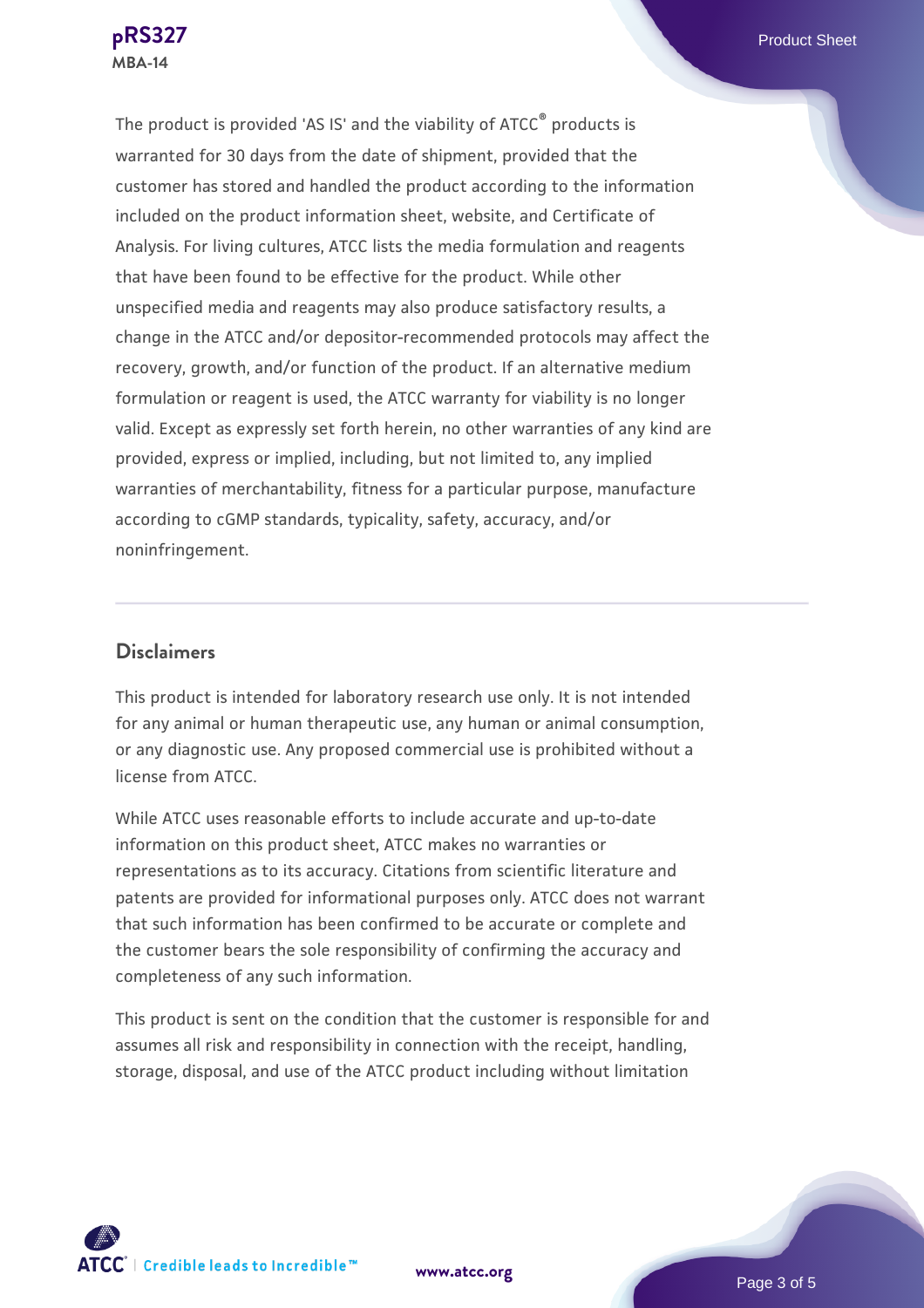taking all appropriate safety and handling precautions to minimize health or environmental risk. As a condition of receiving the material, the customer agrees that any activity undertaken with the ATCC product and any progeny or modifications will be conducted in compliance with all applicable laws, regulations, and guidelines. This product is provided 'AS IS' with no representations or warranties whatsoever except as expressly set forth herein and in no event shall ATCC, its parents, subsidiaries, directors, officers, agents, employees, assigns, successors, and affiliates be liable for indirect, special, incidental, or consequential damages of any kind in connection with or arising out of the customer's use of the product. While reasonable effort is made to ensure authenticity and reliability of materials on deposit, ATCC is not liable for damages arising from the misidentification or misrepresentation of such materials.

Please see the material transfer agreement (MTA) for further details regarding the use of this product. The MTA is available at www.atcc.org.

# **Copyright and Trademark Information**

© ATCC 2021. All rights reserved.

ATCC is a registered trademark of the American Type Culture Collection.

### **Revision**

This information on this document was last updated on 2021-05-20

**[www.atcc.org](http://www.atcc.org)**

# **Contact Information**

ATCC 10801 University Boulevard Manassas, VA 20110-2209 USA